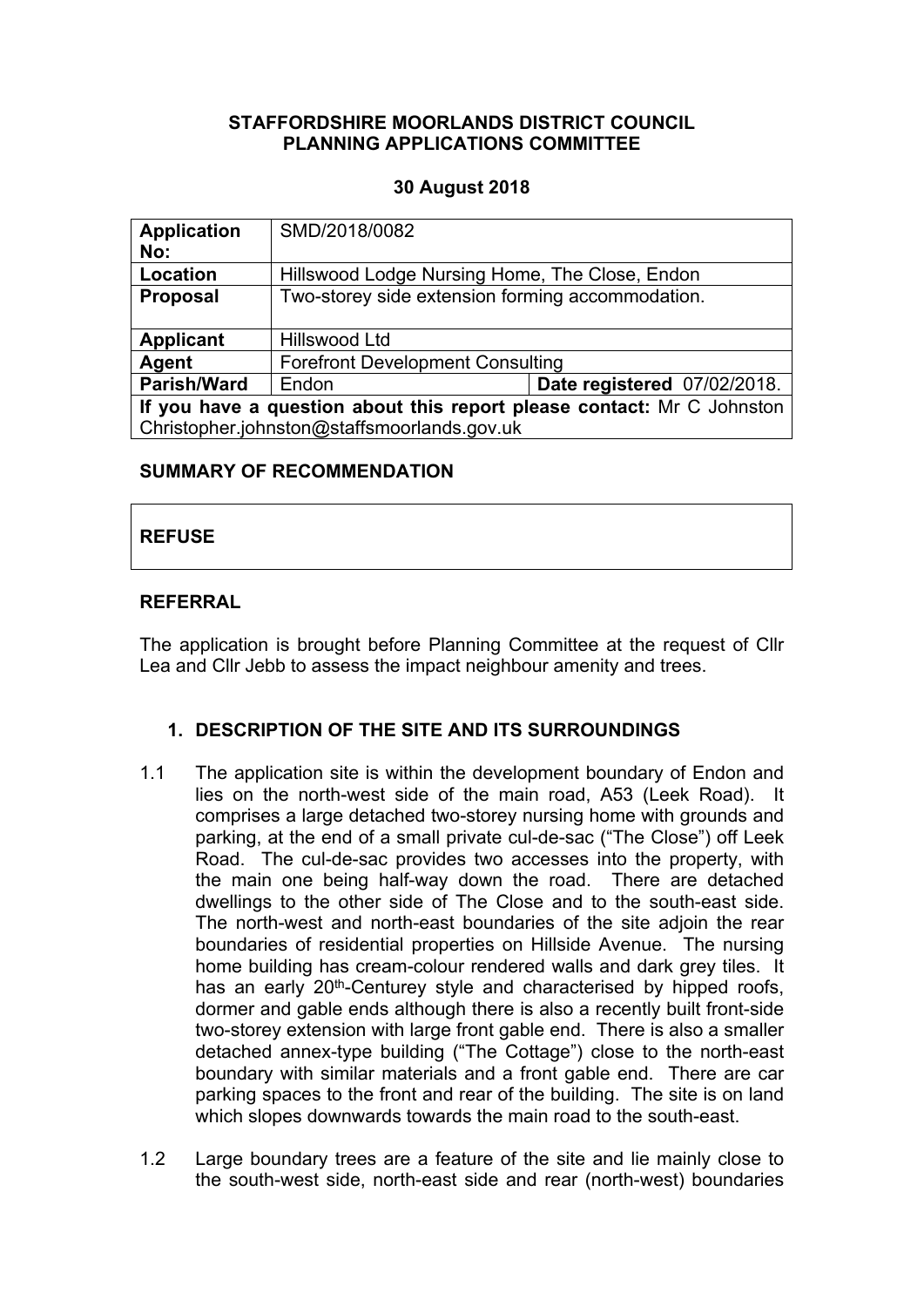of the site. There are also large trees protected by Tree Preservation Orders (TPOs) close to the north-east side boundary of the site within the neighbouring rear gardens of Hillside Avenue properties.

# **2. DESCRIPTION OF THE PROPOSAL**

- 2.1 This is a full planning application for a front/side two-storey extension forming a wing which projects at a diagonal angle from the side wall of the building and would be parallel with the north-east boundary of the site leaving a gap of 3.0 metres from that boundary and 4.5 metres from the front (south-east) boundary of the site. The would provide ten additional care home bedrooms (and two sitting rooms) on two levels which would all face the car parking and garden area to the front of the main building. The detached "cottage" would be demolished.
- 2.2 The front wall (facing the grounds to the front of the care home) would have a width of 20.0 metres. The rear wall, facing the Hillside Avenue dwellings would have a width of 28.0 metres. The extension depth would be 9.5 metres (excluding front gable projections and rear fire escape). The max height from ground level up to the roof ridge would be 7.2 metres although the heights would vary due to the extension being built on sloping land. As a result the roof ridge would join the side wall of the main building 0.4 metres below the level of the main roof eaves. The main building by comparison has a max height of approx 9.0 metres and is also on higher ground.
- 2.3 The car parking layout and spaces would remain the same and comprises seven spaces to the front of the building and seven to the rear i.e. 14 spaces in total. The forms state that the care home enlargement would lead to two full-time and two part-time additional staff to add to the 5 no. full-time and 13 no. part-time staff working at the care home. A letter received from the manager states that there are currently 20 residents at the care home.
- 2.4 The latest plans are revised plans which show the extension moved away from the rear boundaries of the Hillside Avenue properties from 2.0 metres (in the original plans) to 3.0 metres. The amended plans also show a sectional drawing of the extension to show the difference in ground levels between the proposed extension and the rear gardens of the Hillside Avenue properties and also the position and height of the fence separating the two properties, to demonstrate the visual impact of the extension on the neighbouring properties.
- 2.5 The application includes a Tree Survey Report. The application, the details attached to it, including the plans, any comments made by residents and the responses of consultees can be found on the Council's website at:-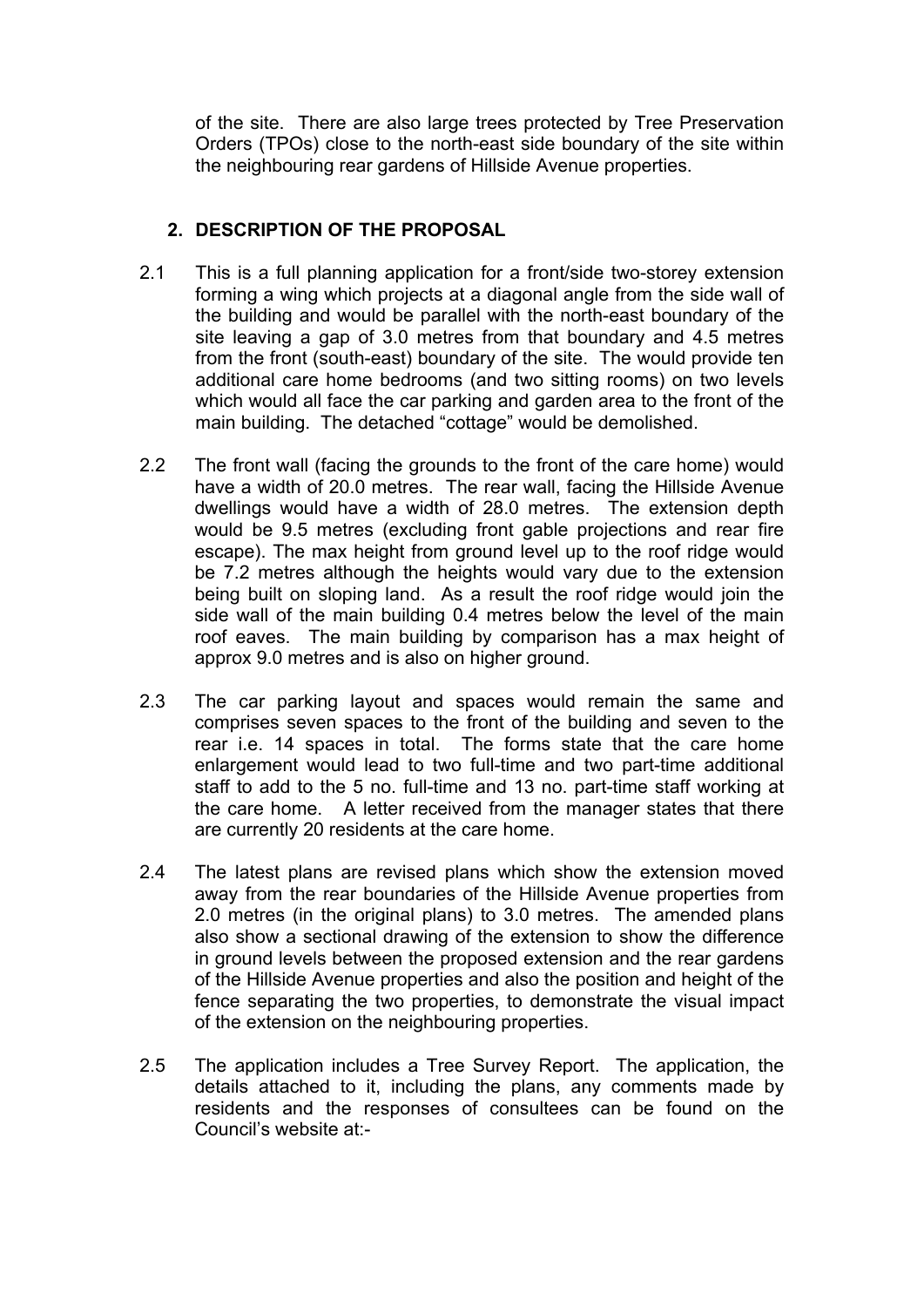[http://publicaccess.staffsmoorlands.gov.uk/portal/servlets/ApplicationS](http://publicaccess.staffsmoorlands.gov.uk/portal/servlets/ApplicationSearchServlet?PKID=120677) [earchServlet?PKID=120677](http://publicaccess.staffsmoorlands.gov.uk/portal/servlets/ApplicationSearchServlet?PKID=120677)

# 3. **RELEVANT PLANNING HISTORY**

- SMD/1984/0734 Change of use to residential care home for the elderly. Approved.
- SMD/1988/0505 Two-storey extensions. Approved.
- SMD/1991/1199 Change of use of garage to provide sheltered accommodation. Approved.
- SMD/1992/1145 Extension to provide office. Approved.
- SMD/2013/0998 Bedroom and lounge extensions. Approved.
- SMD/2014/0417 Lounge area extension. Approved.
- SMD/2014/0547 Bedroom extensions (revision to SMD/2013/0998). Approved.
- SMD/2015/0536 Single-storey front extension. Approved.
- SMD/2017/0097 Two-storey side/front extension. Withdrawn.

## **4. PLANNING POLICIES RELEVANT TO THE DECISION**

4.1 The Development Plan comprises:-

- Saved Staffordshire Moorlands Local Plan Proposals Map/Settlement Boundaries (Adopted 1998);
- The Staffordshire Moorlands Core Strategy Development Plan Document (Adopted 26<sup>th</sup> March 2014)

Staffordshire Moorlands Core Strategy Development Plan Document (Adopted March 2014)

4.2 The following Core Strategy policies are relevant to the application:-

- **SS1** Development Principles
- SS1a Presumption in Favour of Sustainable Development
- **SS6a** Larger Villages Area Strategy
- H1 New Housing Development
- **DC1** Design Considerations
- T1 Development and Sustainable Transport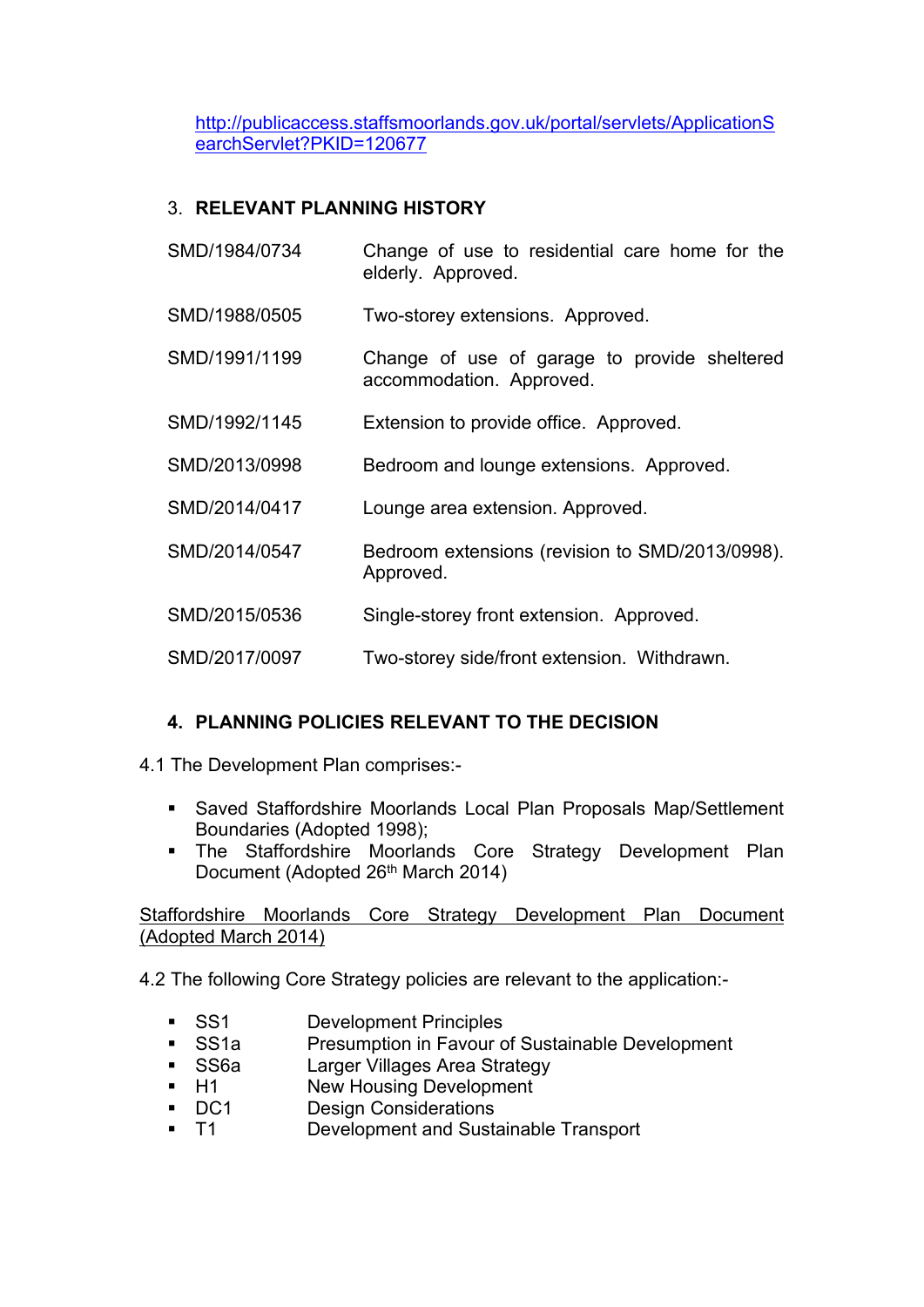## Emerging Staffordshire Moorlands Local Plan

### National Policy Guidance

Paragraph 48 of the newly adopted NPPF states that:

"…decision-takers may also give weight to relevant policies in emerging plans according to:

- the stage of preparation of the emerging plan (the more advanced the preparation, the greater the weight that may be given);
- the extent to which there are unresolved objections to relevant policies (the less significant the unresolved objections, the greater the weight that may be given); and
- the degree of consistency of the relevant policies in the emerging plan to the policies in this Framework (the closer the policies in the emerging plan to the policies in the Framework, the greater the weight that may be given).

### Local Plan Process

The Council agreed to publish the Local Plan Submission Version for representations in February 2018. At this point, the Council agreed that the Local Plan was "sound". Formal representations were then invited from residents, businesses and other stakeholders to provide them with the opportunity to support or challenge the soundness or legal compliance of the Local Plan. This stage in the process followed three previous public consultations since 2015 which had informed the preparation of the Local Plan alongside a comprehensive evidence base.

In June 2018, the Council subsequently agreed to submit the Local Plan Submission Version to the Secretary of State for examination. An examination in public will now be held this Autumn in order to determine whether the Local Plan is sound and legally compliant. Subject to the findings of the appointed inspector, the Local Plan is expected to be adopted in the Spring of 2019. At his point, it will supersede the adopted Core Strategy and become part of the statutory development plan for the District.

In this context, the Council's position on the weight to be given to the policies contained in the Local Plan Submission Version in terms of the three criteria set out in Paragraph 48 of the NPPF is as follows:

- The stage of preparation  $-$  the Local Plan is now at an advanced stage of preparation as the Council has submitted it to the SoS for examination;
- The extent to which there are unresolved objections to relevant policies; this varies depending on the policy in question;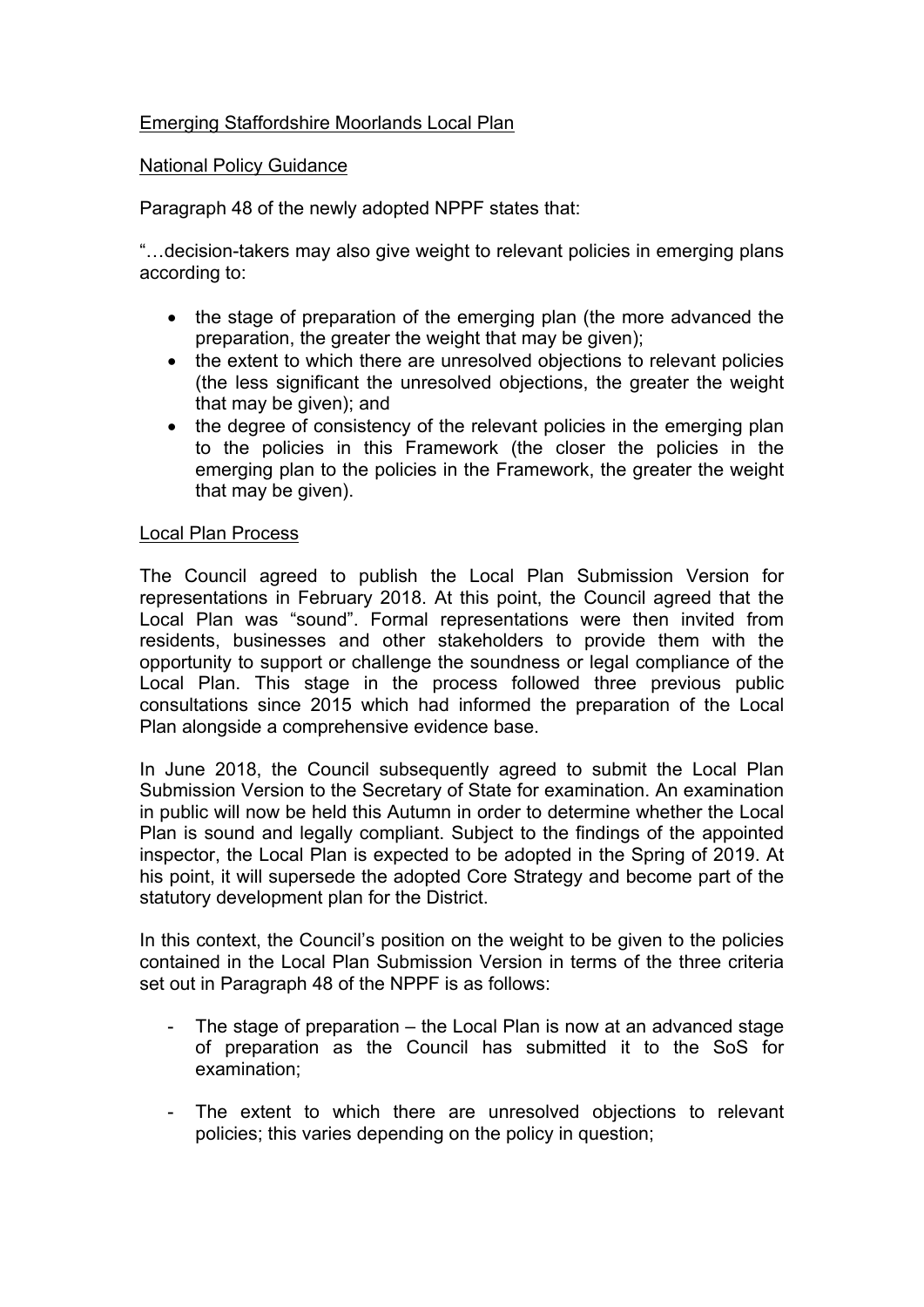- The degree of consistency of policies with the NPPF – given that the Council has submitted a Local Plan that it considers to be sound, all policies are deemed to be consistent with the NPPF.

## Emerging Policies

The following policies and their weighting are considered to be relevant to this application:

| SS <sub>1</sub>  | Development Principles (Moderate)                              |
|------------------|----------------------------------------------------------------|
| SS <sub>1a</sub> | Presumption in Favour of Sustainable Development (Significant) |
| SS <sub>2</sub>  | Settlement Hierarchy (Limited)                                 |
| SS <sub>3</sub>  | Future Provision and Distribution of Development (Limited)     |
| SS <sub>8</sub>  | Larger Villages Areas Strategy (Limited)                       |
| H1               | New Housing Development (Limited)                              |
| DC <sub>1</sub>  | Design Considerations (Moderate)                               |
| NE <sub>2</sub>  | Trees woodland and hedgerows (Significant)                     |
| T1               | Development and Sustainable Transport (Moderate)               |
|                  |                                                                |

National Planning Policy Framework (NPPF July 2018)

The following NPPF sections are relevant;

- 5: Delivering a sufficient supply of homes.
- 12: Achieving well-designed places.

National Planning Policy Guidance

# **4 CONSULTATIONS CARRIED OUT**

5.1 A Site notice has been displayed and neighbouring properties notified.

| <b>Site Notice</b> | Consultation period expired: 04/04/2018.                                             |  |
|--------------------|--------------------------------------------------------------------------------------|--|
|                    | Neighbour Notification   Consultation period on amended plans expired:<br>18/05/2018 |  |

**Public Comments:** Letters of objection have been received from three adjacent residential properties on Hillside Avenue. Two letters have been received from other nearby neighbours neither supporting or objecting to the application but raising a few points of concern. The main points raised in the letters are as follows:

- Overbearing impact of the extension when viewed from residential properties on Hillside Avenue which would be exacerbated by the removal of hedge/tree screening close to boundary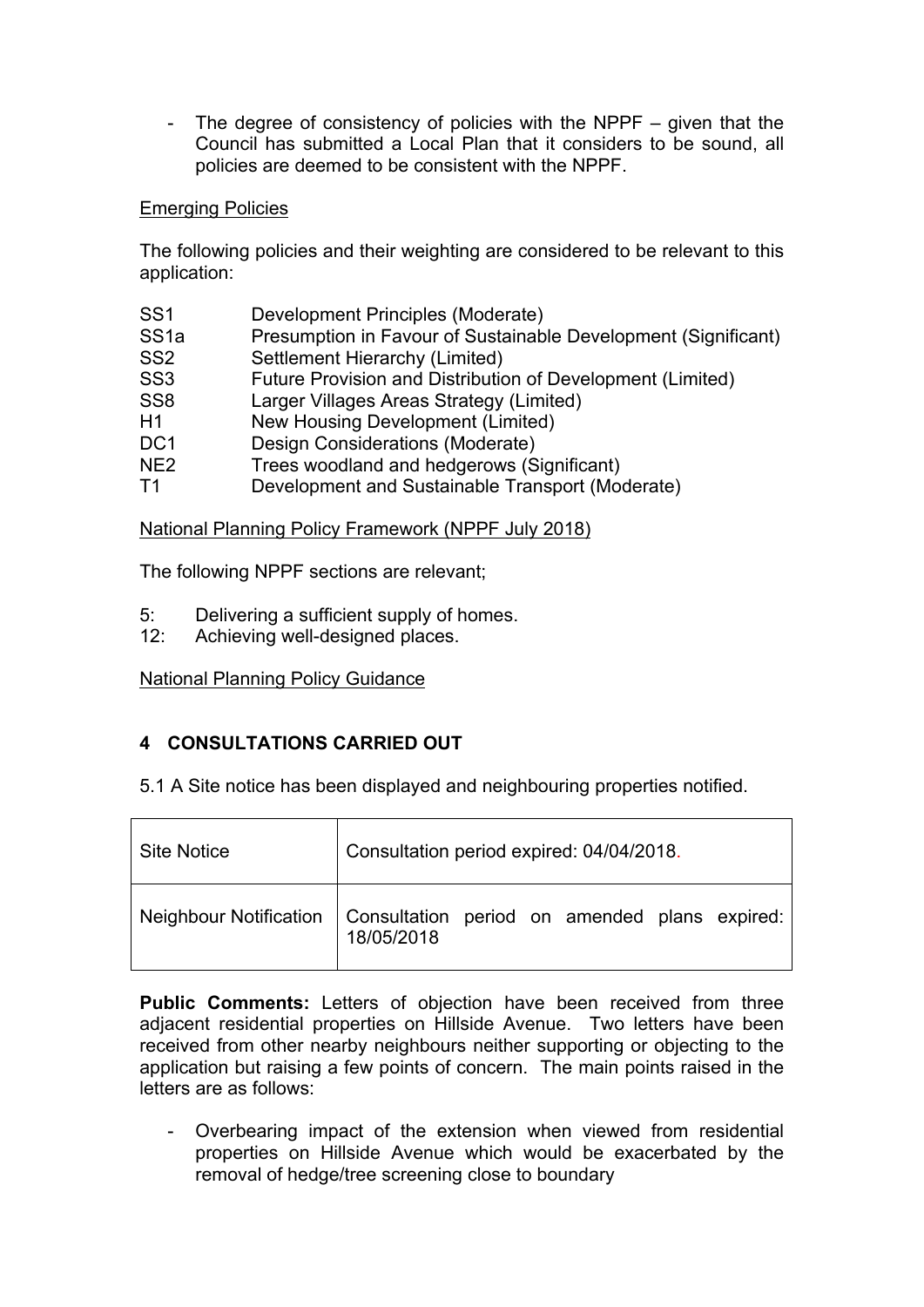- Harm to the roots of the protected tree within No.3 Hillside Avenue
- The extension amounts to an overdevelopment of the site
- No replacement hedge/tree screening close to the boundary of Hillside Avenue properties is proposed
- Widening of gap between the back wall and the rear boundaries could allow wider area to be used as a lit outdoor amenity area leading to noise and light pollution
- Overlooking from rear windows into neighbouring properties
- Damage to boundary fence and neighbouring properties on higher ground levels due to excavations to build extension
- Design out of keeping with the rest of the site
- Outdoor lighting for new extension could cause light pollution if directed towards residential properties
- Enlargement of care home will cause parking problems
- No replacement screen planting proposed would lead to residential property to the south being overlooked

A letter of support has been received from the care home manager outlining the demand for additional care home accommodation in Endon and that the enlargement would enhance the facility and protect the jobs of 24 staff working at the care home.

**Endon Parish Council:** The Parish Council has raised concerns about the proposal relating to the visually obtrusive impact of the extension, increased by tree/hedge removal (which currently provides screening).

**Council Tree Officer:** Formal comments awaited (and will be reported at the Committee meeting). There was an initial objection as the proposed extension would be within the root protection zone of the protected tree in the rear garden of No.3 Hillside Avenue. However, the latest advice from the officer is that following a subsequent ground investigation attended by the officer, there is little evidence of the roots of the protected tree (in the garden of No.3 Hillside Avenue) in the area where the proposed foundations of the extension are to be built and therefore it is now considered the proposal would not cause significant harm to the tree.

## **Staffordshire County Council Highways:** No objection.

**Severn Trent Water:** No objection.

## **5 OFFICER COMMENT AND PLANNING BALANCE**

#### **Policy Context and Principle of Development**

5.1 The Local Planning Authority is required to determine planning applications in accordance with the development plan, unless there are material considerations which indicate otherwise and in determining these applications, it shall have regard to the provisions of the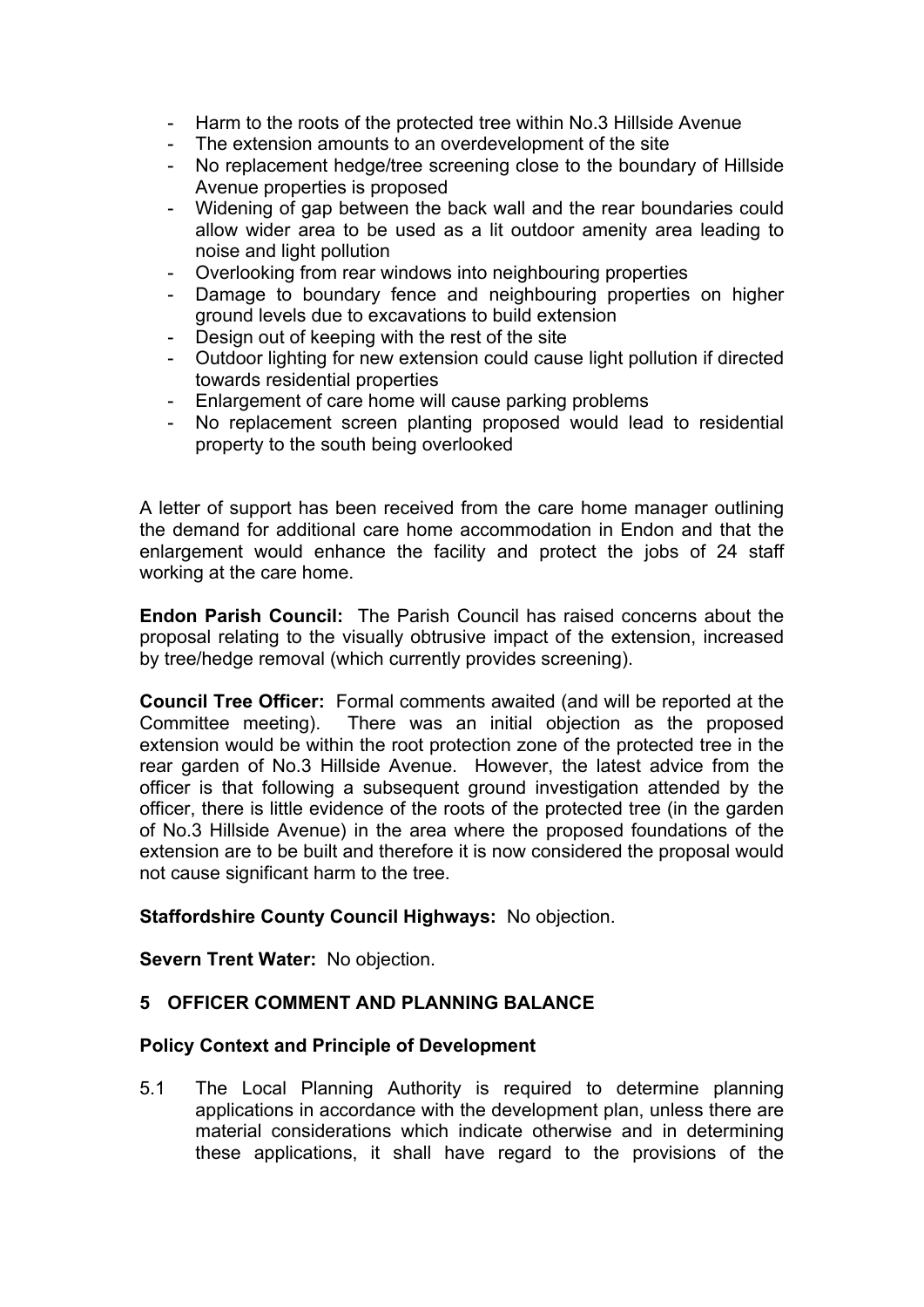Development Plan, in so far as material to the application and to any other material considerations.

- 5.2Paragraph 73 (NPPF July 2018) requires the council to identify a five-year supply of deliverable housing land, including a 5% buffer to allow for choice and competition in the market or, in this instance, 20% where there has been a significant under delivery of housing over the previous three years, to improve the prospect of achieving the planned supply. It is acknowledged that the council cannot demonstrate a five year housing land supply and as of 31st March 2017 the figure was 1.99 years.
- 5.3Paragraph 11 of the National Planning Policy Framework (July 2018) states that plans and decisions should apply a presumption in favour of sustainable development. For decision-takers this means: "(c) approving development proposals that accord with an up-to-date development plan without delay; or (d) where there are no relevant development plan policies, or the policies, which are most important for determining the application are out-of-date, granting planning permission unless: (i) the application of policies in this Framework that protect areas or assets of particular importance provides a clear reason for refusing the development proposed; or (ii) any adverse impacts of doing so would significantly and demonstrably outweigh the benefits when assessed against the policies in this Framework taken as a whole". NPPF para 8 identifies the three dimensions to sustainable development as economic, social and environmental. The National Planning Policy Framework is a material consideration in planning decisions.
- 5.4Policy SS1 of The Staffordshire Moorlands Core Strategy identifies that development should contribute positively to the social, economic and environmental improvement of the Staffordshire Moorlands. Core Strategy policy SS1a establishes a 'Presumption in Favour of Development' in line with National Planning Policy where (1) planning applications that accord with policies within the Core Strategy will be approved without delay and (2) where there are no relevant policies or they are out of date, the Council will grant planning permission unless material considerations indicate otherwise considering:-
	- I. Any adverse impacts of granting permission would significantly and demonstrably outweigh the benefits, when assessed against the policies in the National Planning Policy Framework (NPPF) taken as a whole, or,
	- II. Specific policies in within the Framework indicate that development should be restricted.
- 5.5 There are no local planning policies or government planning guidance specifically relating to care homes but housing policies in general at both local and national level do require a range of different housing and housing for all groups including the elderly. There is an ageing population and therefore a likely demand across the District for more elderly care accommodation. The principle of the enlargement of the care home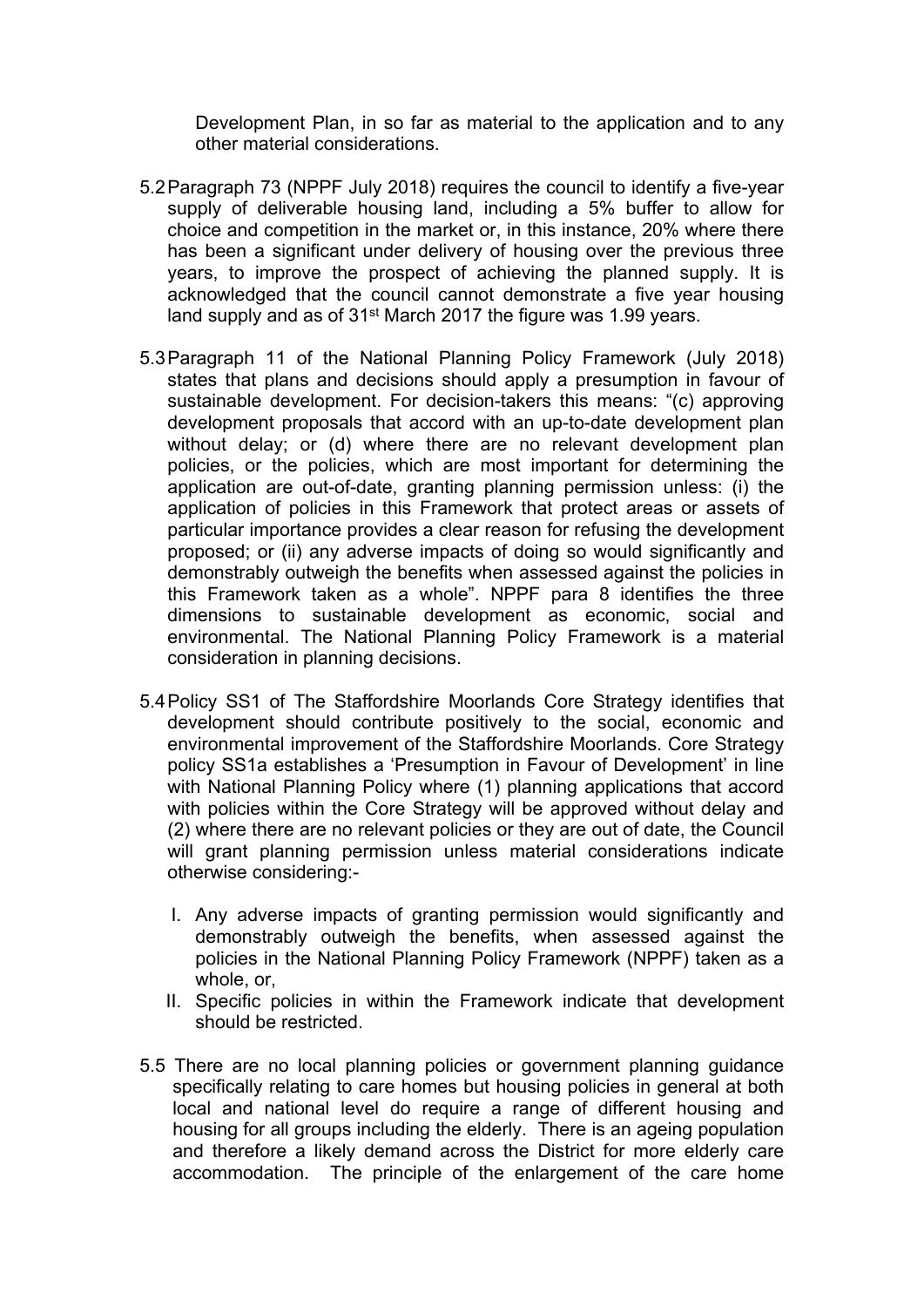within the confines of a large village, close to a range of shops and services and in a sustainable location, is therefore acceptable.

5.6 With regard to how the proposal sits in terms of the requirements set out in para. 5.4 of this report and para 11 of the NPPF, there would be a presumption in favour of the proposal unless Any adverse impacts of granting permission would significantly and demonstrably outweigh the benefits against the policies in the National Planning Policy Framework (NPPF) taken as a whole. The remainder of the report will focus on whether such adverse impacts exist.

### **Design and Visual Impact (Character and Appearance)**

- 5.7 Despite the width of the extension which, at the front, would slightly exceed the width of the main building, and the two storey form of the development, the height and in particular, eaves height, has been restricted due to its design and this is also helped by the lower ground levels resulting in the main roof ridge being below the eaves of the main building. This has resulted in the extension appearing subservient to the main building in terms of scale and would avoid dominating the more historic main building on the site. The extension also attempts to harmonise with the character and appearance of the main building with features such as hipped roofs and gable ends on the front elevation. The cream render walls and black clay roof tiles would also respect the main original building. The rear elevation would harmonise less, partly due to the lack of fenestration (to avoid overlooking problems) and other detail, although this elevation is not visible from The Close or the public realm in general.
- 5.8 With regard to the impact on trees, which are features of the area and which contribute positively to its character and appearance, the trees within the site to be removed to make way for the development are not considered to be valuable species and the area would not be harmed by their removal. This includes a mature hawthorn hedge next to the rear boundary of No.3 Hillside Avenue. Of greater concern is the impact of larger more mature trees on neighbouring land, protected by Tree Preservation Orders. The tree deemed to be affected is a large mature Ash tree in the rear garden of No.3 Hillside Avenue. The proposed extension would be well within the predicted root protection zone of the tree (which would normally be in line with crown spread above it). Despite a foundation design which intends to avoid impact on tree roots, an objection was initially raised by the Tree Officer. However, a considerable amount of further information and an investigation has been undertaken on site, attended by the Tree Officer, to establish the exact location of the roots. Following this, the Tree Officer is now satisfied that the extension would not significantly affect roots and therefore the tree would not be affected by the construction of the extension.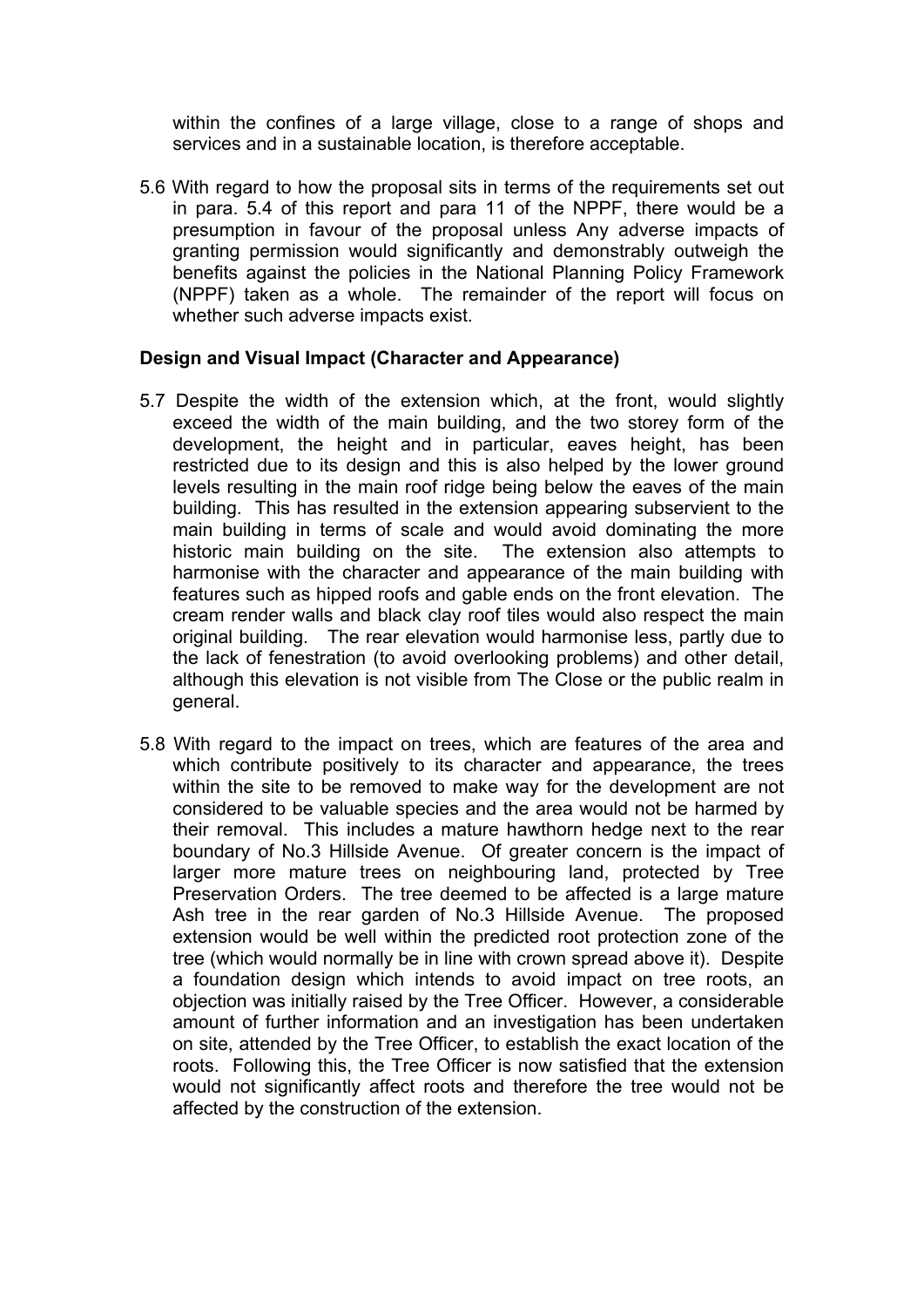5.9 In the absence of any objection from the Tree Officer it is concluded that the proposal complies with the relevant local plan policies with regard to trees and that a reason for refusal on this basis could not be sustained.

### **Impact on Residential Amenity**

- 5.10 The proposed extension would be close to the rear boundaries of the residential properties at nos. 3 and 5 of Hillside Avenue, both comprising bungalows. The proposal involves a two-storey extension 3.0 metres from the boundaries. The rear wall would face the whole of the rear boundary of No.3 and part of the rear boundary of No.5, which, at a point halfway along the boundary, would taper inwards towards the existing care home building and away from the boundary. The garden at No.5 is also on higher ground than No.3 and therefore less of the extension would be visible from No.5, above the boundary fence. The rear elevation drawing shows a diagonal dashed line which represents where the top of the rear boundary fences would be approximately in relation to the rear elevation of the extension. It is not considered that the extension would appear significantly intrusive and overbearing to the occupants of No.5 Hillside Avenue.
- 5.11 However, the rear boundary of No.3 would face a middle section of the rear elevation of the extension and whole rear elevation would be easily visible from the rear garden. It is on lower ground than No.5 and the sectional drawing demonstrates that the upper part of the wall would be easily visible above the fence, a very wide section of wall the visible part of which would have an approximate height of 2.5 metres, up to the proposed roof eaves. The roof would slope away from the boundary but would still add to the visual impact of the extension when viewed from the rear windows of No.3 and its rear garden. It is considered that the combination of the two-storey and pitched roof form of the extension, together with its height, width and siting (3.0 metres from the rear boundary) would present a significantly intrusive and overbearing form of development when viewed from the rear windows and rear garden of No.3, sufficient to harm the residential amenities of the occupants thereof. The hawthorn hedge which currently screens the site from No.3 would be removed and it is considered by the Tree Officer that there is insufficient space for replacement planting. Although the large mature tree in the garden of No.3 is now deemed to not be harmed by the development, it does not provide adequate screening of the site as the canopy spread would be way above the roof of the extension.
- 5.12 The detached cottage to be demolished is directly to the rear of No.3 Hillside Avenue. It is currently well screened from No.3 by the hawthorn hedge but this is proposed to be removed. Regardless of this, the cottage has a width of just 6.0 metres and although arguably two-storeys in height, has more of a single storey form with eaves at single storey height and hipped roof slopes. Even without the hedge screen, it is considered that the cottage would not be a visually intrusive feature in comparison with the much larger extension being proposed which would replace it.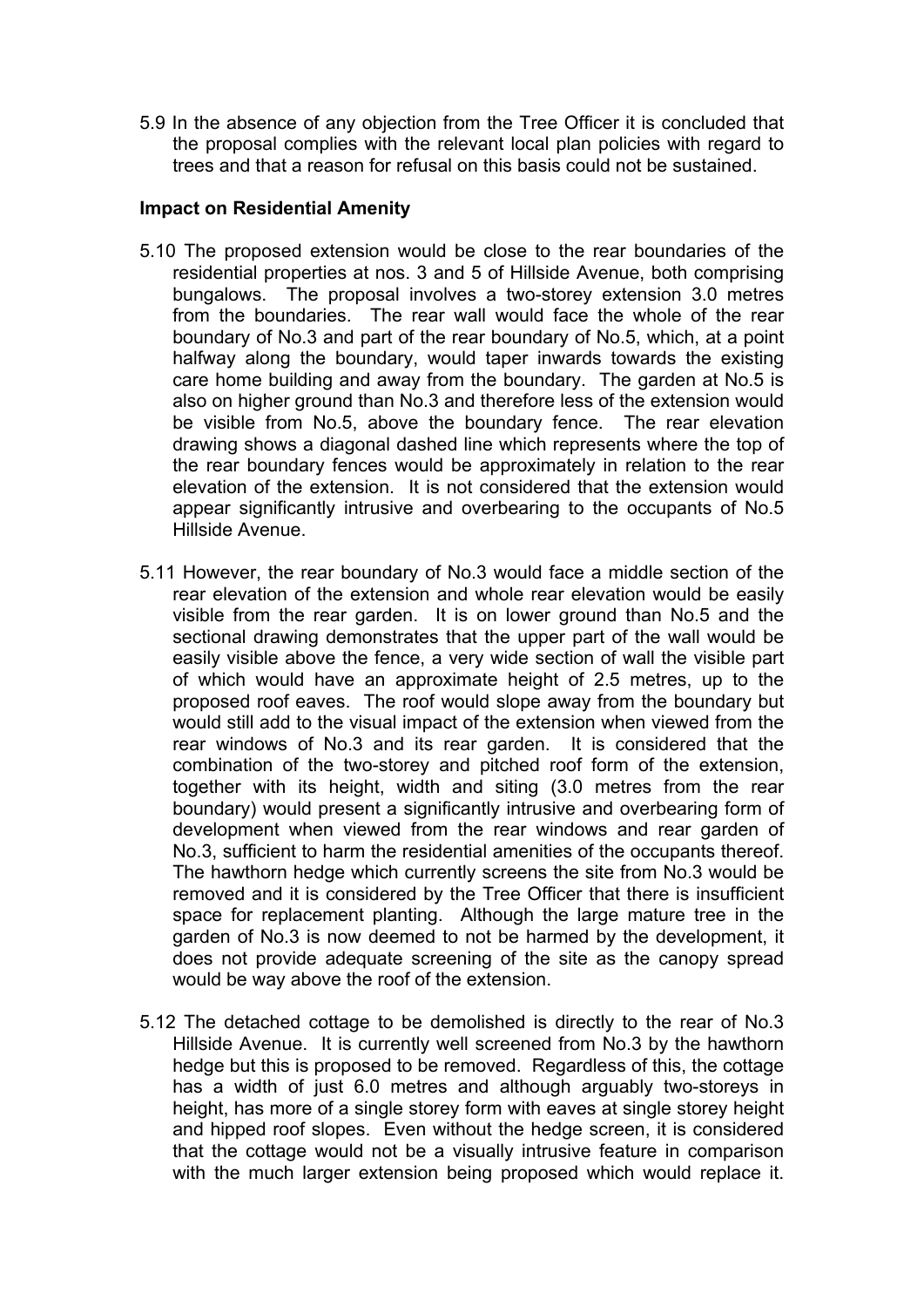There is a window at the cottage which would overlook No.3 if the hedge was removed. However, it is considered that the scope of overlooking from this window into No.3 would be significantly less harmful to residential amenity than the overbearing presence of the proposed extension. This conclusion is drawn despite there being no proposed first floor windows overlooking that property (the rear windows would be at ground floor level serving a hallway which would face the fence and the upper windows are high level rooflights above another hallway).

5.13 It is considered that the extension would not harm the residential amenities of other nearby properties including the dwelling to the south (marked as The Office House) as the side elevation and not the rear elevation would face this property and a gap of 4.5 metres would separate it from the facing side boundary (the front elevation of the dwelling faces The Close). There are no windows proposed for the side elevation of the extension facing The Office House and there are therefore no overlooking concerns.

## **Impact on Highway Safety**

5.14 The proposal would result in an increase in rooms from 20 (according to the care home manager) to 30 and there would be an increase in staff from 18 to 22 although many of these would be shift workers and it is not anticipated there would be as many as 22 staff at any one time inside the building. The Council currently does not have any adopted parking standards. Although the number of parking spaces would not increase as part of this scheme (there are fourteen), it is not anticipated that the slight rise in staff numbers and the increase in care home bedrooms would lead to significant parking problems as if all the parking spaces were taken at any one time, there is sufficient space to park on The Close (wide enough for two vehicles to park) and no objection has been raised by the Highways Authority in terms of the impact on the nearest public highways.

#### **Other Points**

5.15 Other concerns raised by the letters from residents, including light pollution/impact from external lighting can be controlled by planning conditions (in the event of an approval). Damage caused to neighbouring property or gardens by extraction works for the extension and the difference in ground levels is a civil matter and not a material planning consideration.

#### **Conclusion and Planning Balance**

5.16 The NPPF affords significant weight in allowing the care home extension due to the demand for more care home accommodation in a sustainable large village location. However, it is considered that the benefits of the scheme are outweighed by adverse impacts in the form of the significant harm to the residential amenities of No.3 Hillside Avenue due to the intrusive and overbearing nature of the extension and this is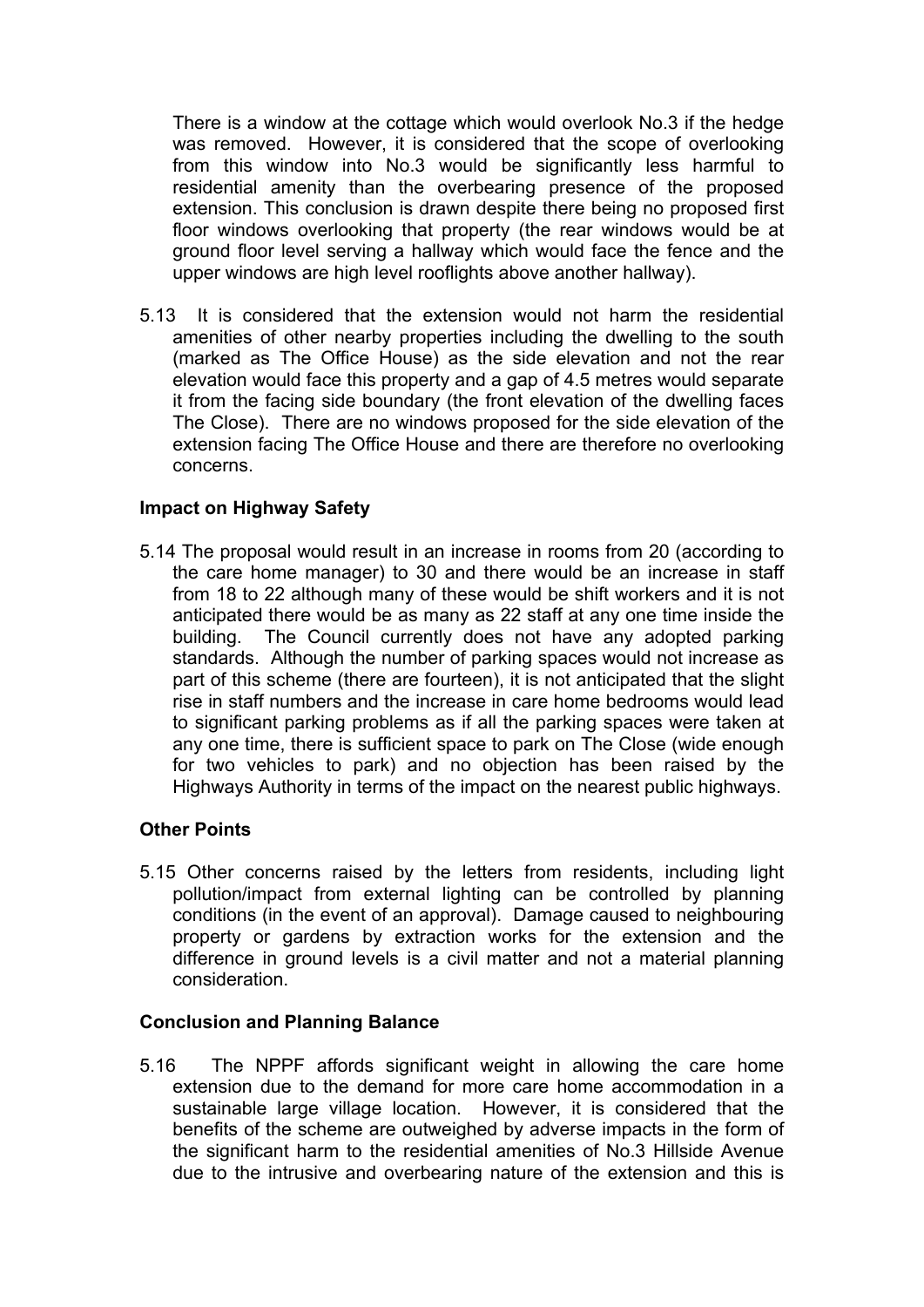contrary to the NPPF which seeks high quality design which harmonises with its surroundings and protects living conditions of residents. The proposal in this respect does not comply with policies H1 and DC1 of both the adopted Core Strategy and the emerging Local Plan (Submission Version). The application is therefore recommended for refusal.

## **6 OFFICER RECOMMENDATION**

## **A Full Planning Permission is refused for the following reasons:-**

**1. The proposed care home extension, by virtue of a combination of its height, two-storey form, excessive width and siting close to the rear boundaries of properties on Hillside Avenue, would lead to a visually intrusive and overbearing form of development when viewed from the rear windows and rear garden of No.3 Hillside Avenue, significantly harming the residential amenities of the occupants thereof. The benefits of the scheme in providing additional care home accommodation in a sustainable location are outweighed by the adverse impact on the existing residential amenities of the area identified. The proposal is contrary to policies H1 and DC1 of both the Council's Core Strategy Development Plan Document (adopted March 2014) and the emerging Local Plan (Submission Version – February 2018) and is also therefore not in line with Section 12 of the National Planning Policy Framework (NPPF), 'Achieving Well Designed Places'.** 

**B; In the event of any changes being needed to the wording of the Committee's decision (such as to delete, vary or add conditions/informatives/planning obligations or reasons for approval/refusal) prior to the decision being issued, the Operations Manager – Development Services has delegated authority to do so in consultation with the Chairman of the Planning Applications Committee, provided that the changes do not exceed the substantive nature of the Committee's decision.**

## **Informative**

1. It is considered that the proposals are unsustainable and do not conform with the provisions of the NPPF. Such matters have been discussed with the applicant with a view to seeking solutions, via meetings, although such solutions have not been possible as the application has not been amended sufficiently to overcome the problems.